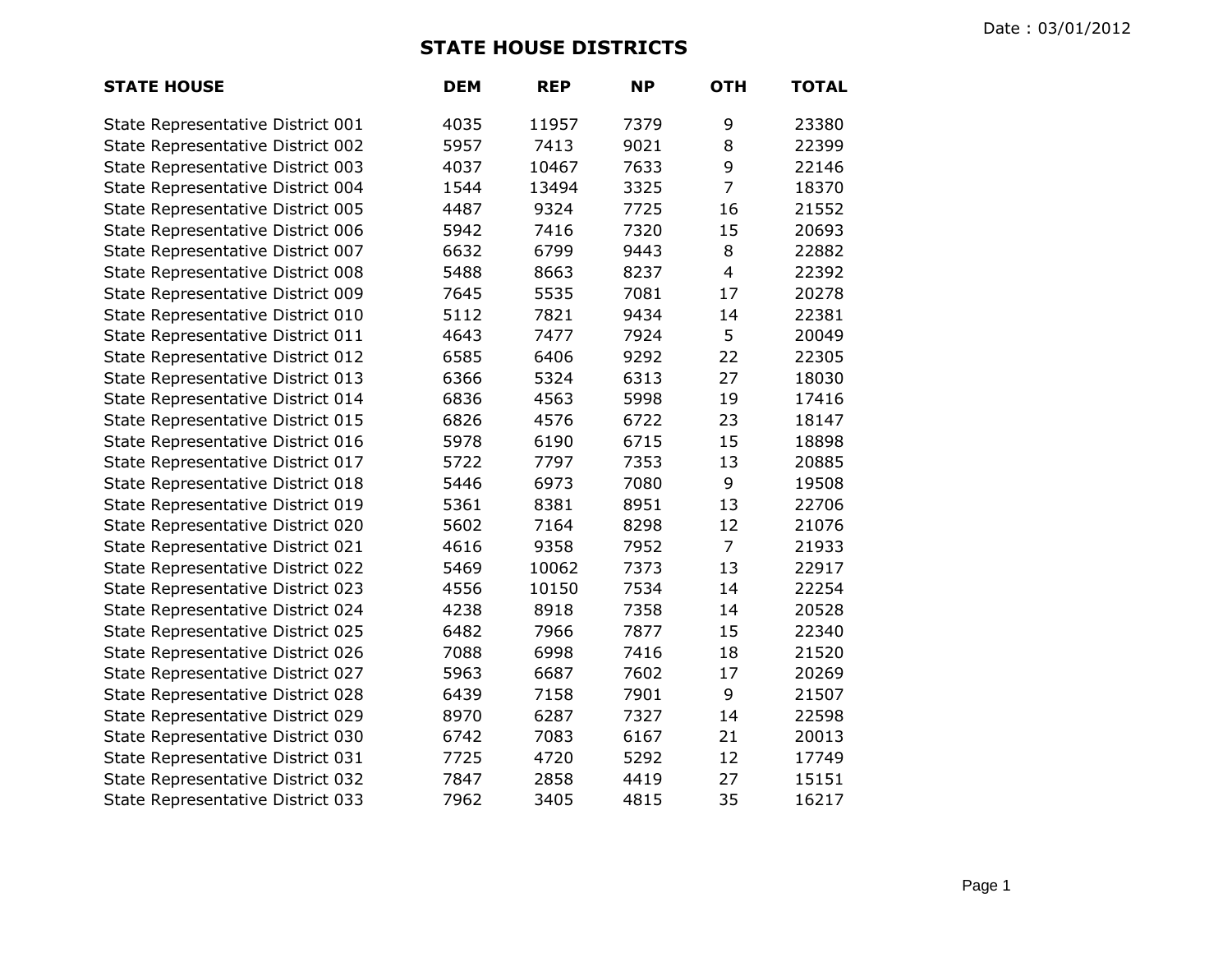## **STATE HOUSE DISTRICTS** Date : 03/01/2012

| <b>STATE HOUSE</b>                | <b>DEM</b> | <b>REP</b> | <b>NP</b> | <b>OTH</b>              | <b>TOTAL</b> |
|-----------------------------------|------------|------------|-----------|-------------------------|--------------|
| State Representative District 034 | 8653       | 3897       | 5327      | 44                      | 17921        |
| State Representative District 035 | 7786       | 2405       | 4111      | 31                      | 14333        |
| State Representative District 036 | 9382       | 5602       | 5710      | 39                      | 20733        |
| State Representative District 037 | 5756       | 8836       | 6501      | 30                      | 21123        |
| State Representative District 038 | 6625       | 6813       | 5991      | 24                      | 19453        |
| State Representative District 039 | 5689       | 8760       | 6395      | 24                      | 20868        |
| State Representative District 040 | 6732       | 8188       | 5780      | 24                      | 20724        |
| State Representative District 041 | 10745      | 5548       | 5029      | 47                      | 21369        |
| State Representative District 042 | 7018       | 8008       | 6289      | 33                      | 21348        |
| State Representative District 043 | 7056       | 8341       | 5361      | $\overline{7}$          | 20765        |
| State Representative District 044 | 4752       | 8143       | 8736      | 12                      | 21643        |
| State Representative District 045 | 7383       | 5554       | 8601      | 71                      | 21609        |
| State Representative District 046 | 7117       | 5809       | 8555      | 88                      | 21569        |
| State Representative District 047 | 6732       | 6861       | 8882      | 18                      | 22493        |
| State Representative District 048 | 6456       | 7399       | 8379      | 17                      | 22251        |
| State Representative District 049 | 5104       | 7495       | 8541      | 19                      | 21159        |
| State Representative District 050 | 4529       | 8961       | 7995      | 15                      | 21500        |
| State Representative District 051 | 6038       | 6418       | 8407      | 12                      | 20875        |
| State Representative District 052 | 6923       | 5580       | 9396      | 11                      | 21910        |
| State Representative District 053 | 7429       | 5030       | 9380      | 12                      | 21851        |
| State Representative District 054 | 4581       | 8791       | 8227      | 8                       | 21607        |
| State Representative District 055 | 5928       | 6910       | 7523      | 24                      | 20385        |
| State Representative District 056 | 5698       | 6728       | 8318      | $\overline{\mathbf{4}}$ | 20748        |
| State Representative District 057 | 7707       | 5822       | 8315      | 15                      | 21859        |
| State Representative District 058 | 8539       | 4870       | 9347      | 12                      | 22768        |
| State Representative District 059 | 6133       | 5765       | 7920      | 52                      | 19870        |
| State Representative District 060 | 6287       | 7553       | 8298      | 18                      | 22156        |
| State Representative District 061 | 7345       | 4340       | 7563      | 8                       | 19256        |
| State Representative District 062 | 9466       | 2641       | 7141      | 12                      | 19260        |
| State Representative District 063 | 5472       | 6906       | 10012     | 13                      | 22403        |
| State Representative District 064 | 6125       | 4770       | 8553      | 12                      | 19460        |
| State Representative District 065 | 9385       | 5163       | 7085      | 37                      | 21670        |
| State Representative District 066 | 7621       | 6668       | 7801      | 29                      | 22119        |